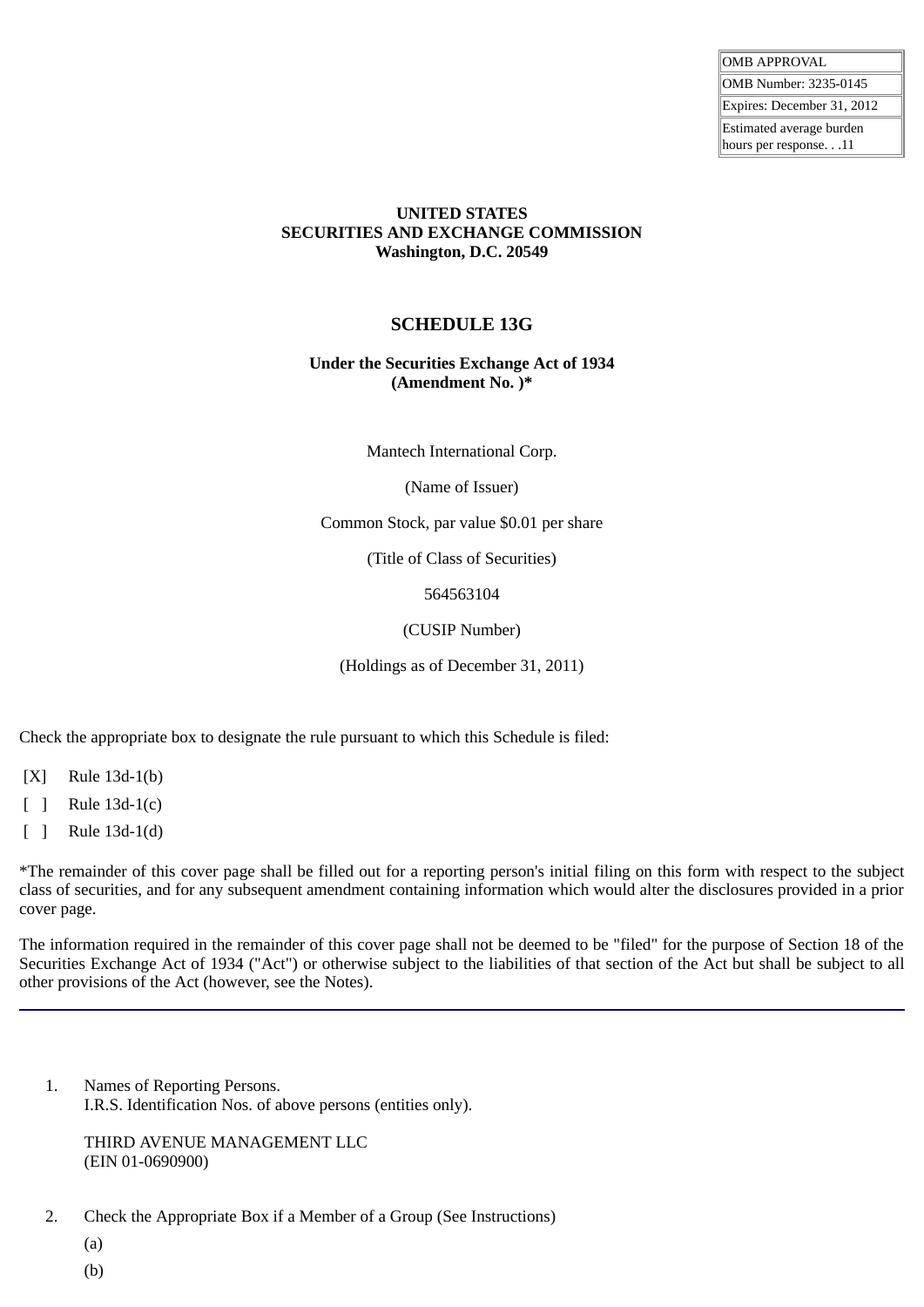## 3. SEC Use Only

#### 4. Citizenship or Place of Organization: Third Avenue Management LLC is a Limited Liability Company organized under the laws of the State of Delaware.

- Number of Shares Beneficially Owned by Each Reporting Person With 5. Sole Voting Power: 1,260,262 6. Shared Voting Power: 0 7. Sole Dispositive Power: 1,260,262
	- 8. Shared Dispositive Power: 0
	- 9. Aggregate Amount Beneficially Owned by Each Reporting Person: 1,260,262
	- 10. Check if the Aggregate Amount in Row (9) Excludes Certain Shares (See Instructions)
	- 11. Percent of Class Represented by Amount in Row (9): 5.34%
	- 12. Type of Reporting Person (See Instructions): IA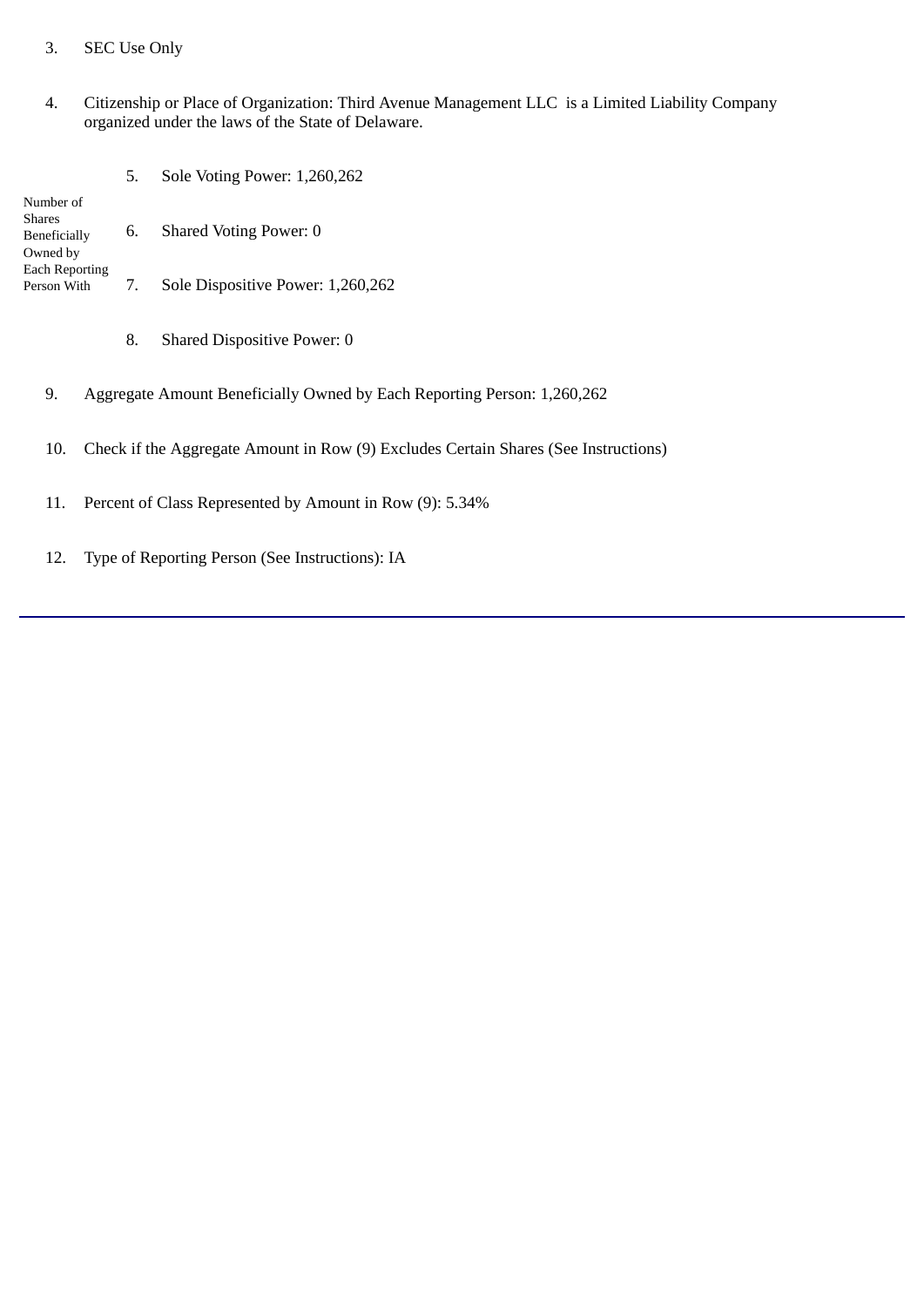**Item 1.**

- (a) Name of Issuer: Mantech International Corp.
- (b) Address of Issuer's Principal Executive: 12015 Lee Jackson Highway, Fairfax, VA 22033-3300

#### **Item 2.**

- (a) Name of Person Filing: Third Avenue Management LLC ("TAM"). (TAM is sometimes referred to hereinafter as Filer)
- (b) Address of Principal Business Office or, if none, Residence: 622 Third Avenue, 32nd Floor, New York, NY 10017.
- (c) Citizenship: United States of America.
- (d) Title of Class of Securities: Common Stock, par value \$0.01 per share
- (e) CUSIP Number: 564563104
- **Item 3.** If this statement is filed pursuant to §§240.13d-1(b) or 240.13d-2(b) or (c), check whether the person filing is a:
	- (a) [ ] Broker or dealer registered under section 15 of the Act (15 U.S.C. 78o).
	- (b)  $\boxed{\ }$  Bank as defined in section 3(a)(6) of the Act (15 U.S.C. 78c).
	- (c)  $\begin{bmatrix} \end{bmatrix}$  Insurance company as defined in section 3(a)(19) of the Act (15 U.S.C. 78c).
	- (d) [ ] Investment company registered under section 8 of the Investment Company Act of 1940 (15 U.S.C 80a-8).
	- (e)  $[X]$  An investment adviser in accordance with §240.13d-1(b)(1)(ii)(E);
	- (f)  $\left[ \right]$  An employee benefit plan or endowment fund in accordance with §240.13d-1(b)(1)(ii) (F);
	- (g)  $\begin{bmatrix} 1 \end{bmatrix}$  A parent holding company or control person in accordance with § 240.13d-1(b)(1)(ii) (G);
	- (h) [ ] A savings associations as defined in Section 3(b) of the Federal Deposit Insurance Act (12 U.S.C. 1813);
	- (i) [ ] A church plan that is excluded from the definition of an investment company under section 3(c)(14) of the Investment Company Act of 1940 (15 U.S.C. 80a-3);
	- (i)  $\qquad$  [ ] Group, in accordance with §240.13d-1(b)(1)(ii)(J).

## **Item 4.** Ownership.

Provide the following information regarding the aggregate number and percentage of the class of securities of the issuer identified in Item 1.

- (a) Amount beneficially owned: 1,260,262
- (b) Percent of class: 5.34%
- (c) Number of shares as to which the person has:
	- (i) Sole power to vote or to direct the vote: 1,260,262
	- (ii) Shared power to vote or to direct the vote: 0
	- (iii) Sole power to dispose or to direct the disposition of: 1,260,262
	- (iv) Shared power to dispose or to direct the disposition of: 0

#### **Item 5.** Ownership of Five Percent or Less of a Class

If this statement is being filed to report the fact that as of the date hereof the reporting person has ceased to be the beneficial owner of more than five percent of the class of securities, check the following [ ].